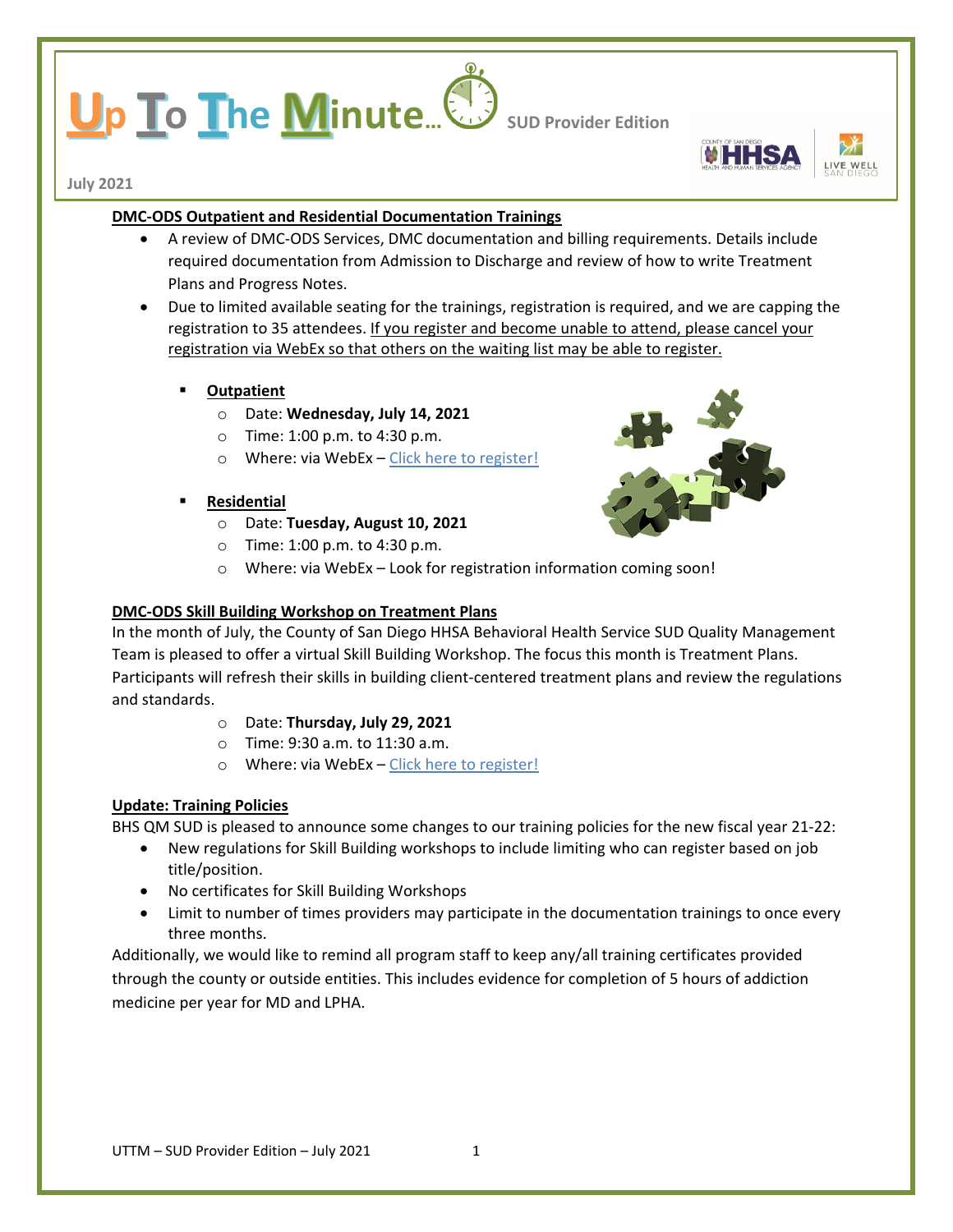## **SUD Provider Quality Improvement Partners (SUD QIP) Meeting**

The QIP is a monthly meeting for all DMC-ODS Providers to get the most up to date information on all things Quality Management, Management Information Systems and Performance Improvement. The expectation is that this meeting is attended by all DMC-ODS contracted providers. The program manager and quality assurance staff monthly attendance is expected as part of your contract. If you are unable to attend, please send a designee to cover.

- o Date: **Thursday, July 22, 2021**
- o Time: 10:00 a.m. to 11:30 a.m.
- o Where: via WebEx Participation information will be sent by email prior to meeting.

### **All Behavioral Health Services Providers | Bi-Monthly Tele-Town Hall**

- Due to public health guidelines, the SUD Treatment Providers meeting will be on hold until further notice.
- In the meantime, all providers are encouraged to attend the All-BHS Providers COVID-19 Tele-Town Halls, which will be scheduled to occur bi-monthly.
	- o Date: **Tuesday, July 27, 2021**
	- o Time: 8:30 a.m. to 10:00 a.m.
	- o Where: via WebEx Separate invite/email to be sent prior to the tele-town halls.

## **Save the Date: SUD QM Annual DMC-ODS Training**

The third annual SUD QM DMC-ODS Overview will take the place of the August SUD Provider Quality Improvement Partners (SUD QIP) meeting. The presentation will review data from the third year of DMC-ODS implementation, areas for quality improvement in the new Fiscal Year, and DMC-ODS requirements. Intended audience is Program Management and Quality Improvement/Assurance Staff.



- o Date: **Thursday, August 26, 2021**
- o Time: 9:00 a.m. to 12:00 p.m.
- $\circ$  Where: via WebEx [Click here to register!](https://sdcountyca.webex.com/mw3300/mywebex/default.do?nomenu=true&siteurl=sdcountyca&service=6&rnd=0.3266372257692298&main_url=https%3A%2F%2Fsdcountyca.webex.com%2Fec3300%2Feventcenter%2Fevent%2FeventAction.do%3FtheAction%3Ddetail%26%26%26EMK%3D4832534b0000000535a820a2f180db1c5b99997e70907ea2738a1e6c7079ed75106f26551fbffd60%26siteurl%3Dsdcountyca%26confViewID%3D197946991862391454%26encryptTicket%3DSDJTSwAAAAXJtd9zWXXK5rTWQ3aNGZcpEB3SIp_1S2Nn5Pn6asYRlw2%26)

#### **Save the Date: Recovery Happens 2021**

- Recovery Happens is an annual community event celebrating individuals in recovery and those who support them hosted by the County of San Diego Health and Human Services Agency.
- The event will again be held virtually this year on Saturday, September 18, 2021 and will include engaging speakers and a virtual resource fair which will be available on the Behavioral Health Services website throughout the month of September.
- If you are interested in being a virtual resource exhibitor, please contact Nancy Page [\(nancy.page@sdcounty.ca.gov\)](mailto:nancy.page@sdcounty.ca.gov).
- [Click here to view the event flyer!](https://www.sandiegocounty.gov/content/dam/sdc/hhsa/programs/bhs/pce/rh_save_the_date.pdf)

#### **Reminder: Staffing Requirement**

- DHCS requires at least 30% of staff providing counseling services at SUD programs to be licensed or certified.
- Licensed eligible or associate staff are considered LPHA's and fall in the 30% category.
- The remaining 70% of staff shall be registered.
- As of 2018, DHCS defined interns as those still in school and not licensed eligible. Interns shall not be included in the 30% category.
- The SUDPOH will be updated to clarify this regulation.
- The SOW language will be corrected in the next contract amendment.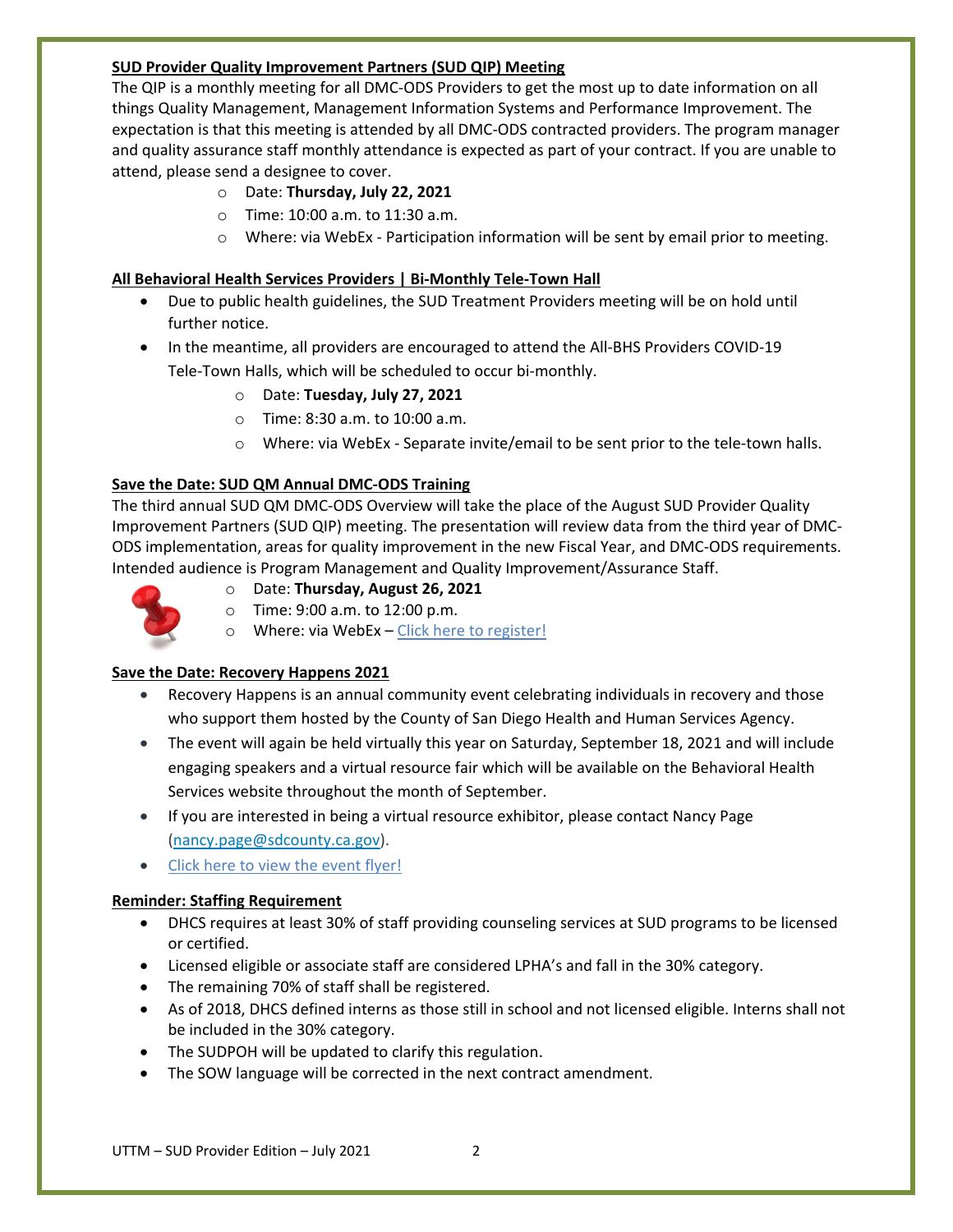#### **Update: QM Webinars**

• QM is in the process of updating QM related webinars posted on the Optum site with closed captioning.

• Module 1 is now available with the newly added closed captioning.

#### **Update: Telehealth**

- On July 7, 2021, DHCS clarified that telehealth waivers will remain in place through December 2022, or until further guidance on the waiver is ended at the federal level.
- This includes the use of telehealth platforms, ability to use telephone assessments, and continuing signature guidance when providing telehealth services.
- The Quality Management teams will be issuing additional guidance once DHCS officially releases updated communication.

#### **Update: New Intergovernmental Agreement**

- The new Intergovernmental Agreement (IA) has been signed and was posted to the Optum website under the manuals tab on 6/29/21.
- The new IA is effective through 6/30/23.

#### **Update: COVID-19 waivers**

- The Department of Health Care Services (DHCS) is ending the flexibility for AOD registered counselors to become certified within 5 years of registration, effective September 30, 2021.
- DHCS will restart on-site reviews in August 2021, including auditing activities and site reviews. This includes programs who are past their 5 years for recertification.
- Program must resume providing the required hours of service based on the client's Level of Care as of July 1, 2021.
- The SUD Quality Management team will be issuing additional guidance once DHCS officially releases updated communication.
- Programs are encouraged to monitor the [DHCS COVID-19 Response page](https://www.dhcs.ca.gov/Pages/DHCS-COVID%E2%80%9119-Response.aspx) and BHS COVID-19 [Response page](https://www.sandiegocounty.gov/content/sdc/hhsa/programs/bhs/BHSCOVID19Information.html?cq_ck=1584750268972.html) for further updates.

#### **Update: 42 CFR Part 2**

- 42 CFR Part 2 changes effective 8/14/20 were presented and shared at the 8/2020 QIP meeting by Angie DeVoss.
	- o The tip sheet of changes identifies for main changes:
		- **Consent requirements**
		- Prohibition on re-disclosure
		- **Medical Emergencies**
		- Audit and evaluation
- The tip sheet is posted to the [Optum site under the Communication tab.](https://www.optumsandiego.com/content/dam/san-diego/documents/dmc-ods/communications/ACO_Tip_Sheet_-_42_CFR_Changes_Effective_2020.08.14_-_version_date_2020.08.pdf)
- For questions more information or questions about these changes, contact the Agency [Compliance Office.](mailto:PrivacyOfficer.HHSA@SDCounty.ca.gov)
- Additional Part 2 changes were released on 3/27/2021 and is under review. More information will be shared with the system of care after guidance is received.

#### **Update: SUDPOH**

- The SUDPOH was updated on 5/25/21.
- The revision and Summary of Changes are posted on the Optum site.
- The SUDPOH tab was updated to remove or relocate forms that were previously part of the SUDPOH appendices. See Summary of Changes for Details.
- Next anticipated update is planned for 10/2021.

UTTM – SUD Provider Edition – July 2021 3



Important Information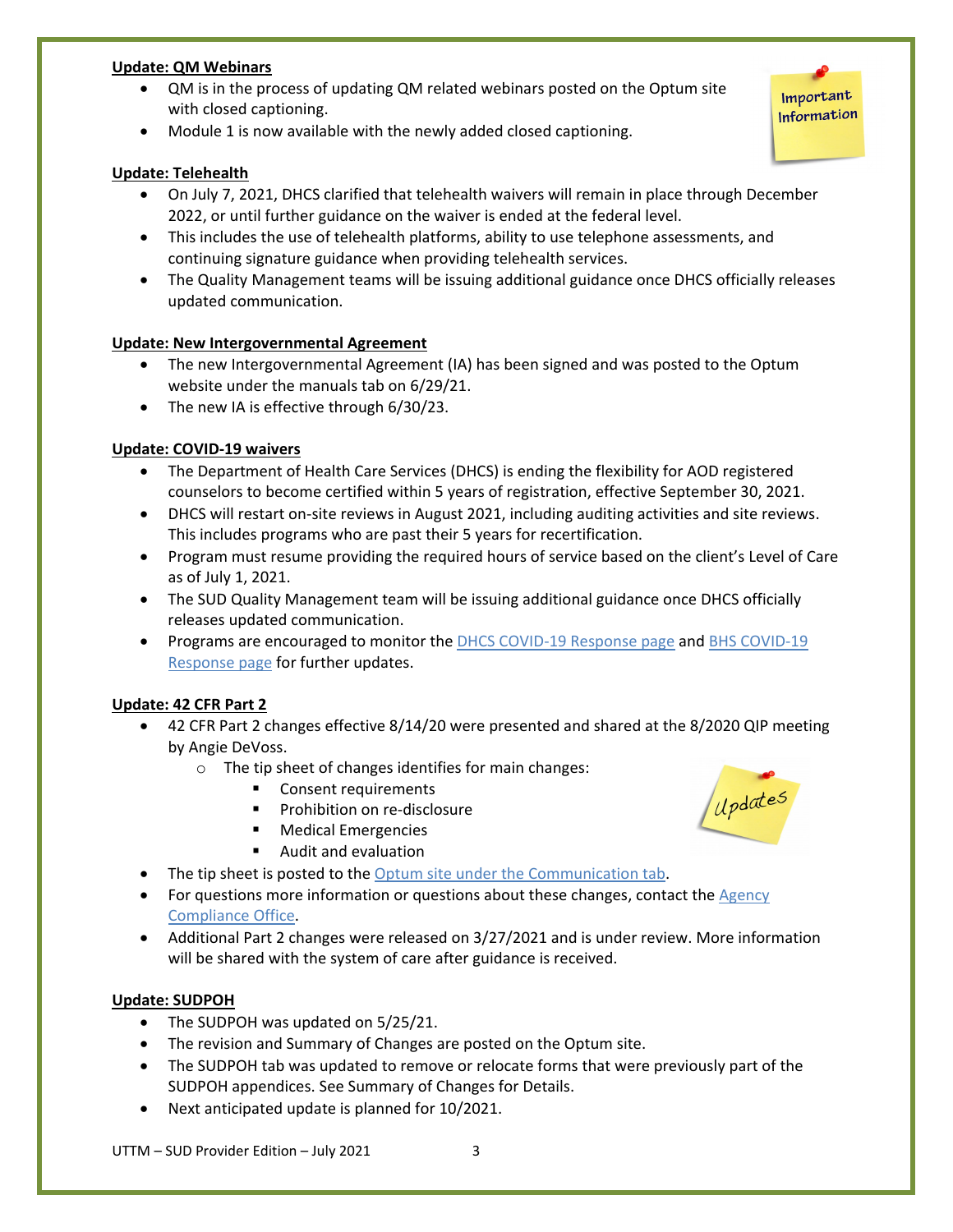#### **Reminder: Contact Log Requirement**

- All client requests for services shall be documented as an initial contact with the first, second and third available appointment dates regardless of date requests made by clients.
- Capturing this data is important to ensure our access time date is accurate.
- The [June UTTM](https://www.optumsandiego.com/content/dam/san-diego/documents/dmc-ods/uttm/SUD_Up_to_the_Minute_-_June_2021.pdf) includes important information about the Contact screen in SanWITS. Contact the [SanWITS support desk](mailto:SUD_MIS_Support.HHSA@sdcounty.ca.gov) for assistance with this screen.
- For questions about timely access, please contact **QI Matters**.

## **Diagnostic Determination Note**

- DDN should be updated when a client presents with any changes in use/abuse that impact diagnostic criteria or are clinically significant.
- DDN's should reflect the current picture of the client/the most accurate account of their current treatment episode and programs should document all relevant symptoms, impairments, and timeframes, etc. Programs risk disallowance if DDN is updated without accurately reflecting updated information (i.e., client last used 1 year ago but diagnosis remains 'in partial remission')
- Do we need to update the DDN if client relapses?
	- $\circ$  There is no requirement that the DDN be updated if a client relapses. However, the program may consider updating the DDN if the relapse creates a clinically significant change in the client's diagnosis(es).
- What if the client has been clean for more than a year?
	- $\circ$  Documentation must clearly state the medical necessity as outlined in Title 22 CCR 51303: "health care services… which are reasonable and necessary to protect life, to prevent significant illness or significant disability, or to alleviate severe pain through diagnosis of treatment of disease, illness or injury are covered by the Medi-Cal program, subject to utilization controls… Such utilization controls shall **take into account these diseases, illnesses or injuries which require preventative health services or treatment to prevent serious deterioration of health.**"
	- $\circ$  Document client specific potential risk factors for relapse (e.g., unstable living environment, physical and mental health issues, past behaviors, etc.)
- If the diagnosis(es) change and an updated DDN is drafted, programs will have 7 calendar days to update client's treatment plan, or at the next attended service if the client does not attend services in 7 calendar days. Treatment plans that are updated outside this timeline will be considered out of compliance and risk future disallowance.

#### **Management Information Systems**

#### **New - Recovery Residence Tracking in SanWITS**

- Effective July 1, 2021 Recovery Residence tracking is now to be completed in SanWITS under the Client Profile.
	- o Any staff having access to the SanWITS client profile will also have access to enter this information.
	- $\circ$  Please follow instructions, entering data precisely to prevent errors on the report.
- A tip sheet and short video are posted to the Optum website: [Recovery Residence Tracking in](https://www.optumsandiego.com/content/SanDiego/sandiego/en/county-staff---providers/dmc-ods/rrsanwits.html)  [SanWITS](https://www.optumsandiego.com/content/SanDiego/sandiego/en/county-staff---providers/dmc-ods/rrsanwits.html)
- A SSRS report "Recovery Residence Report" has been created and placed in the Provider Reports folder under Paginated Reports to be ran and submitted with your Invoices to the County
- For questions regarding SanWITS data entry process, contact the SUD Support desk at [SUD\\_MIS\\_Support.HHSA@sdcounty.ca.gov](mailto:SUD_MIS_Support.HHSA@sdcounty.ca.gov)
- For questions regarding invoicing or the current excel tracker, contact your Fiscal Analyst.

UTTM – SUD Provider Edition – July 2021 4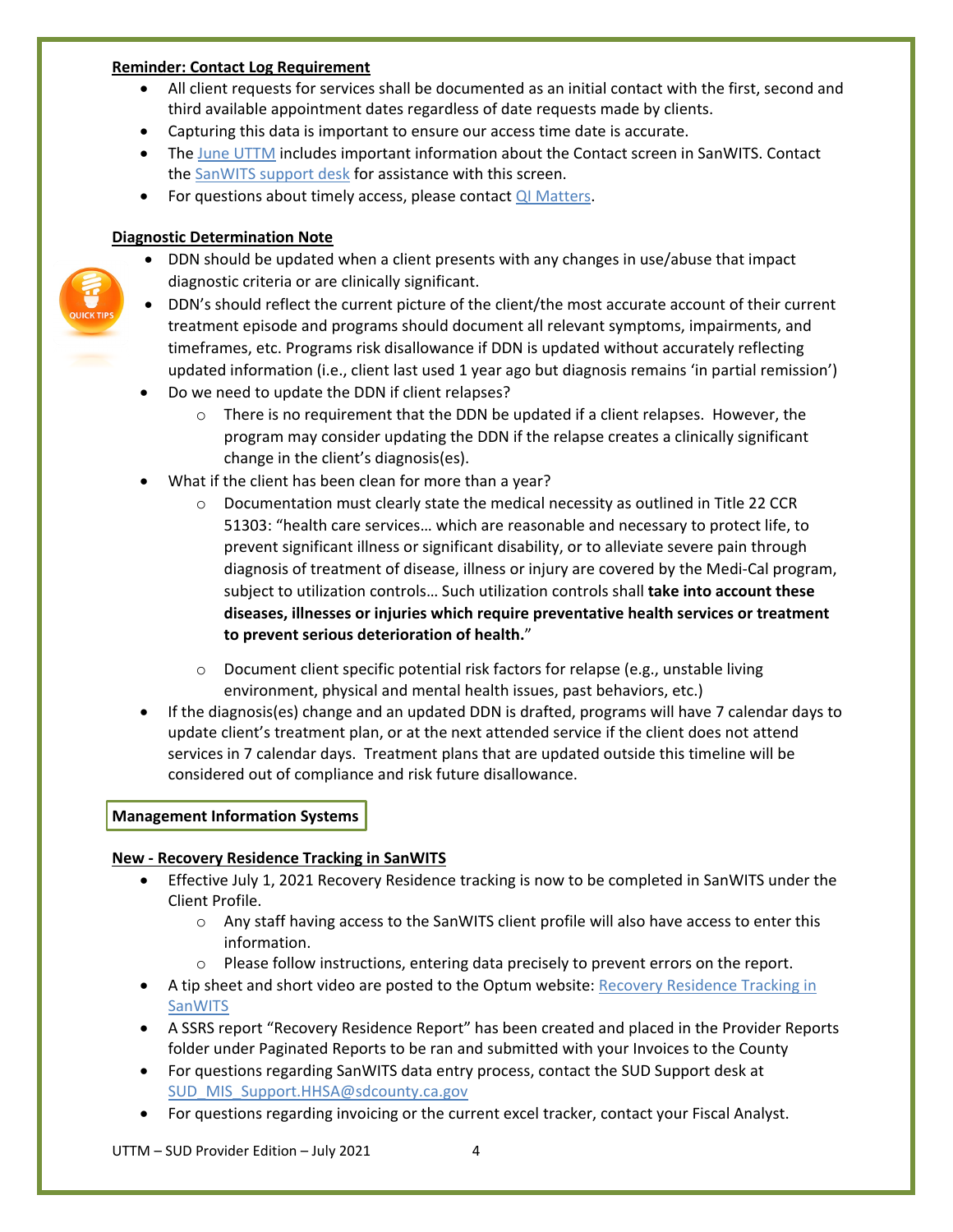#### **Reminder: Requirement for Encounter Start & End Times**

- Effective July 1, 2021 start and end times will be required on encounters for these 9 types of services:
	- o CM
	- o Individual counseling
	- o Group Counseling
	- o Patient Education IOS
	- o Physician Consult
	- o Delayed admission
	- o Individual TCS
	- o CM TCS
	- o MAT prescribing
- Please be prepared All encounters that have not been released to bill on July  $1^{st}$  will require the start and end times to be added before "Release to Bill"
- QM will be updating the Service Guide with this information.

# **SanWITS Quarterly Users Group Meeting**

## **Purpose of the Users Group is to review and educate CalOMS and DATAR, SanWITS updates, changes in system requirements, Billing & QM updates for the users**

- One combined (Outpatient, Residential, OTP) meeting will occur quarterly starting July for the new FY.
- Next meeting: Monday, July 19, 2021, at  $9:00$  a.mm  $-11:00$  a.m.
- RSVP please, WebEx invite will be sent.
- At least one representative from each facility is highly recommended.
- Quarterly meetings will occur on the  $3<sup>rd</sup>$  Monday each quarter
	- o Jul, Oct, Jan, Apr
- We welcome and encourage you to send us agenda items to be covered during our meetings [SUD\\_MIS\\_Support.HHSA@sdcounty.ca.gov](mailto:SUD_MIS_Support.HHSA@sdcounty.ca.gov)

# **Billing Unit - SanWITS Billing Classes**

- As most of us are still adjusting to remote work, we're also learning new ways to continue servicing our customers. The SUD Billing Unit will continue conducting the billing training online.
- Our team will send an email to all programs to inquire what web conferencing platform or application you use for audio and/or video conferencing or training. Currently, the Billing Unit uses the Microsoft Teams application.
- Also, to schedule your billing training or if you have billing questions, please call our main line: 619-338-2584. You can also email us at [ADSBillingUnit.HHSA@sdcounty.ca.gov.](mailto:ADSBillingUnit.HHSA@sdcounty.ca.gov)
- Prerequisite required: SanWITS Intro to Admin Functions training and one of the following encounter trainings – 1) Residential -Bed Management & Encounters training, or 2) Outpatient/OTP Group Module & Encounters training

# **SanWITS Virtual Trainings Provided**

- Register online with RegPacks at: <https://www.regpack.com/reg/dmc-ods>
- Registration will close 7 days prior to the scheduled class date in order to allow time for individual staff account setups and other preparation needed.
- Attendees for Virtual Training will receive an email on the morning of training between 8:30 AM  $-8:45$  AM
	- o Trainer email with training materials, resources, and specific instructions for virtual class
	- $\circ$  If staff do not receive emails by 9:00 AM, email sdu sdtraining@optum.com to get the issue resolved.

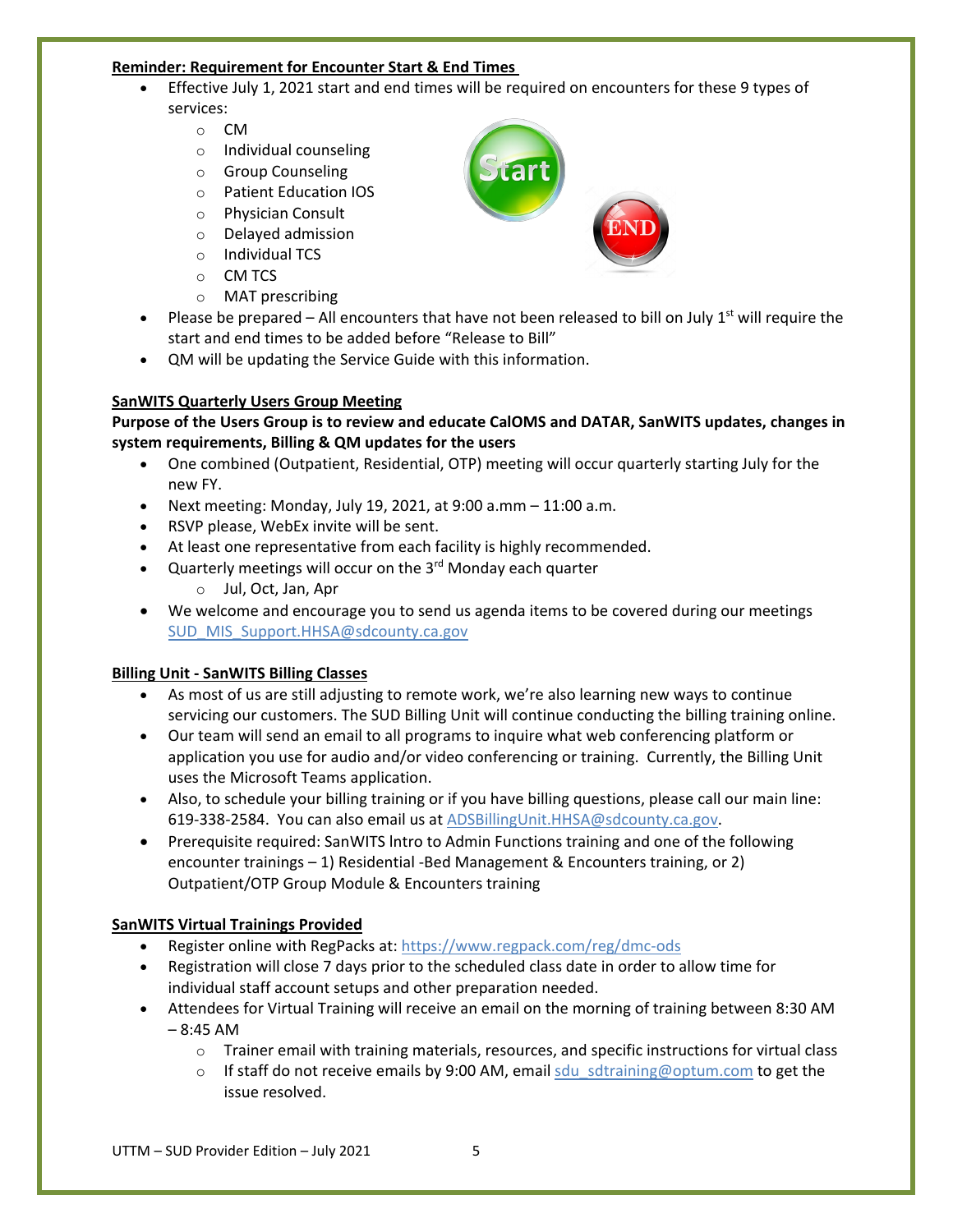- Type of Training Classes:
	- 1. SanWITS Intro to Admin Functions (IAF) SanWITS functions that are applicable to All program types
	- 2. Residential Facilities Bed Management & Encounter Training
	- 3. Outpatient / OTP Facilities Group Module & Encounters Training
	- 4. SanWITS Assessments (SWA)– designed for direct service staff who complete Diagnostic Determination Note (DDN), Level of Care (LOC)assessments, Discharge Summary, and Risk and Safety Assessment
- **All required forms are located on the "Downloadable Forms" tab. Note: If the 3 forms are not fully processed by MIS 7 days prior to the scheduled training, staff will not be able to attend training regardless of receiving training confirmation.**
- All credentials and licenses will be verified with the appropriate entities for SanWITS access**.**
- Upon completion of training, competency must be shown in order to gain access to the system. If competency is not achieved, further training will be required.
- **Staff are highly recommended to read the training packet thoroughly before entering information into the Live environment**
- If unable to attend class, please cancel the registration as soon as possible.

# **SUD BILLING UNIT**

#### **Billing Unit Reminders**

- Providers should continue monitoring the claims in hold status. Please make sure to re-verify the client's eligibility if you have claims on hold due to Share of Cost (SOC) or Waiting for Medi-Cal eligibility. Some SOCs may have been cleared by other facilities or pharmacies.
- If SOC is already zeroed out, we can bill the services to DMC. You can also contact the [ADSBillingUnit.HHSA@sdcounty.ca.gov](mailto:ADSBillingUnit.HHSA@sdcounty.ca.gov) if you have clients with retroactive Medi-Cal.

#### **Clarification on June UTTM announcement**

- Additional Information on Medicare Advantage: Dual Eligible Clients (those with Medicare Part C and Medi-Cal).
- The rules indicated below were specific to outpatient and residential programs.

#### A. Medicare Advantage: Dual Eligible Clients (those with Medicare Part C and Medi-Cal)

- . The SUD Billing Unit is confirming that Outpatient and Residential Programs no longer have to bill Medicare Risk Part C for the two plans listed below.
- We notified programs on 5/26/21 of the change with Blue Shield of CA and the fact that we can bill Medi-Cal directly.
- The Fee-For-Service (FFS) Equivalent Coverage Certification letters were approved and submitted to the Department of Health Care Services confirming that SUD outpatient and residential services are not a covered service, they follow the Medicare Part B FFS guidelines.
- . If a DMC provider has a Medi-Medi client that has Medicare Part C-Blue Shield of CA Promise Health Plan (BSP)- Federal Contract ID H5928 or Health Net-Federal contact ID H0562, they will no longer be required to obtain an Evidence of Coverage (EOC), nor bill to get an Explanation of Benefits (EOB) from the Medicare-risk Part C plans listed.
- **Note: OTP programs are required to bill Medicare, including Medicare Part C/Medicare Risk Plans/ Cal Medi-Connect risk insurance.**